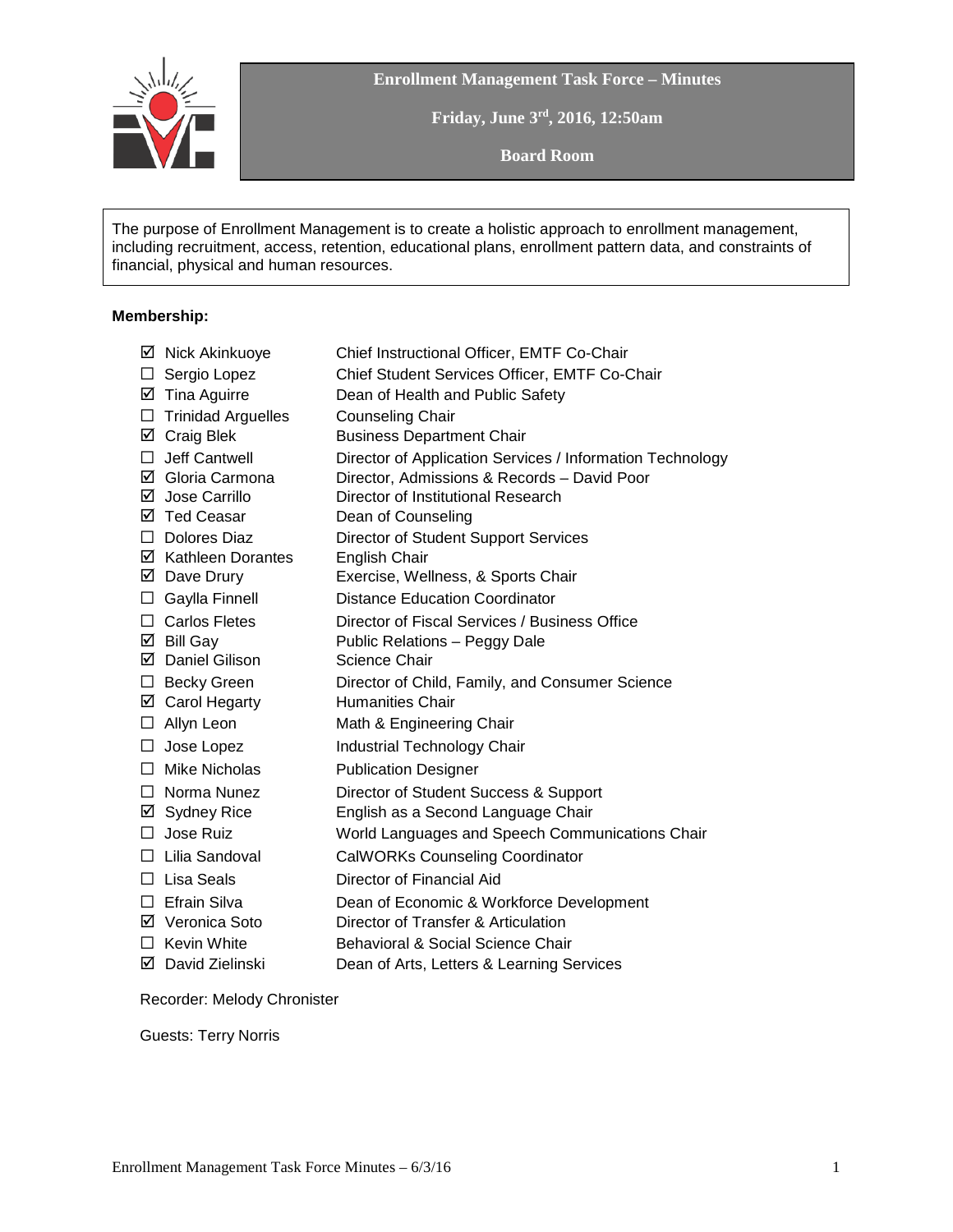

**Friday, June 3rd, 2016, 12:50am**

**Board Room**

A. Call to Order

VP Akinkuoye called the meeting called to order at 1:00pm

# B. Discussion Items

1. Follow-Up on IEPI Recommendations

Reviewed the objectives identified as of the result of the IEPI visit. Need the "left-hand to know what the right-hand is doing". Action steps were identified as a result of the recommendations. We need to estimate the cost of completing these actions not to exceed \$150,000 (for all five areas, enrollment management is 1 of 5 areas being evaluated).

# **First Action: Have an Enrollment Management Academy**

It was mentioned we had someone down here before, but it has been awhile. It was a few hours only – academy implies a longer session...maybe during convocation? It was indicated that we need more of an intense model, not something that is just an hour. It could be a 1-2 day workshop. Dr. Nick said the CIO training was a 2-hour session. It was pointed out that there is an issue if it is offered while faculty are teaching. An all-day workshop may not be well attended. Someone mentioned a Saturday training was held on another topic and had great attendance. Concern was expressed about the cost of doing this on a weekend. It would need to be a targeted audience to keep expenses realistic with representatives from Student Services, Academic Services, and Business Services. Another recommended was made to send approx. 5 to the intense training so that they could become the experts and then share that information with the rest of the campus. Someone looked up options – there was an online class 68 hours/4 weeks that was \$500 per person. Maybe people participate individually? If we have it on campus it was suggested to record or capture it for future review and sharing. It was estimated this could represent \$15k of the budget requested. Dr. Nick has volunteered to champion this action. **Second Action: Comprehensive Environmental Scan**

It was mentioned the scan needs to be completed to understand where the gaps are in access. We need to also understand our competition. It was suggested to ask the Institutional Researcher Jose Carrillo. This lead to the recommendation to split up into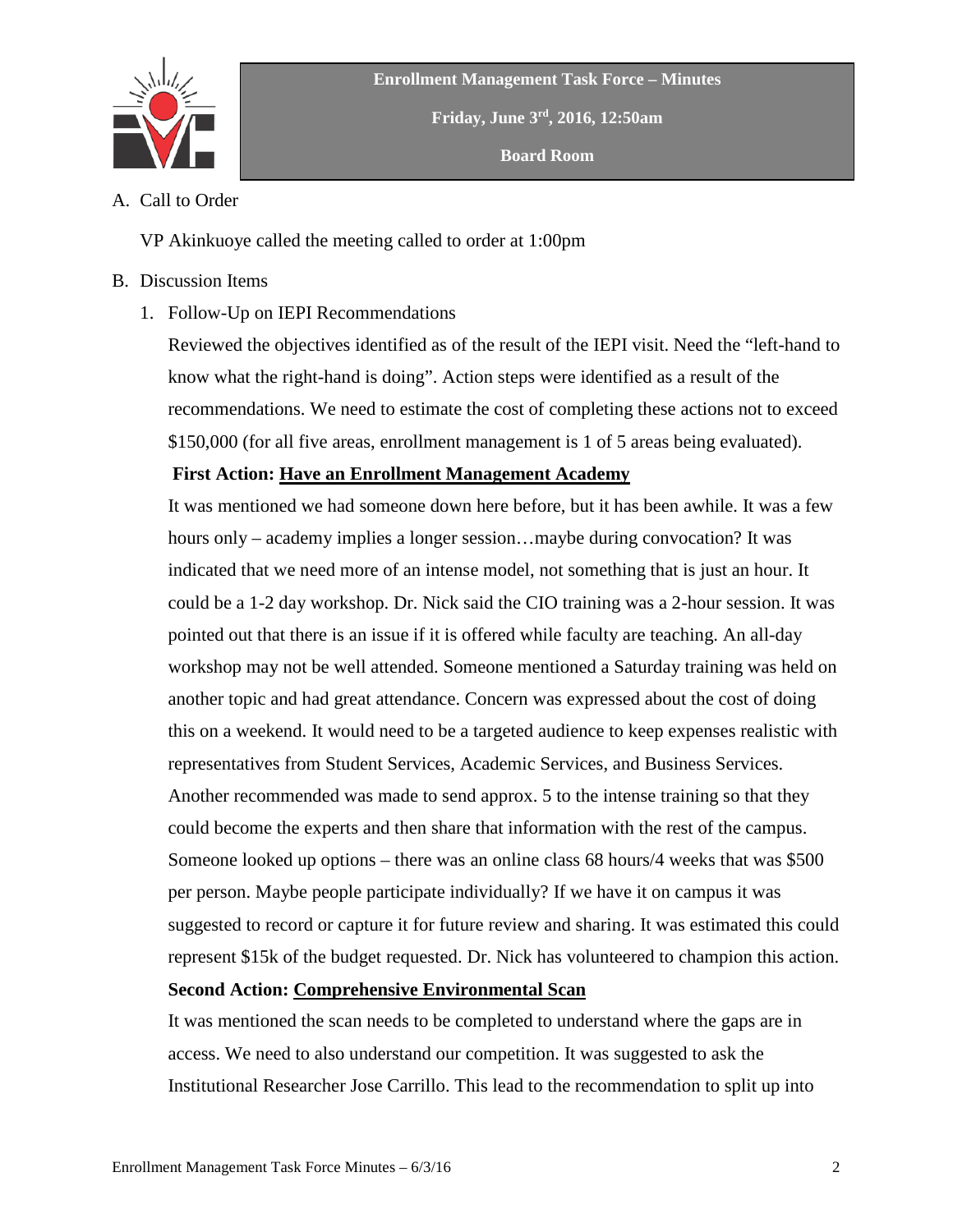

**Enrollment Management Task Force – Minutes Friday, June 3rd, 2016, 12:50am Board Room**

groups to address these actions. English Department Chair Kathleen Dorantes volunteered to be on this subgroup. Public Relations Officer Bill Gay, although not present, indicated he will serve on the group that is most appropriate. It was agreed this action step best fit him. Jose Carrillo shared that he was given data from the IEPI team to assist us in developing our own document to fits our "local lens". He indicated that Efrain Silva is also involved in this, so he can be on the group. It was mentioned there is a counselor round table that includes counselors from the local high schools and IVC that may be used to get counselor input. It was asked about the cost associated to conduct this scan. Jose Carrillo said he would have to check and get back to Dr. Nick, the rough estimation would be \$8,000.

## **Third Action: Adult Re-Entry**

Can be addressed following the environmental scan

### **Fourth Action: Target Populations**

Can be address following the environmental scan

### **Fifth Action: Look to New Regulations**

Address primarily by the deans with assistance from the Director from Admissions and Records and the Director of Financial Aid.

### 2. Spring 2016 Debriefing

President's Cabinet is still working on the prioritization. There are a number of committees that also still need to complete prioritization. It was acknowledged that we are behind in the process. Interviews are taking place for faculty replacements.

Campus Hour – The five unit courses are struggling with campus hour at 12:50pm. A proposal will be sent out for departments to pilot over the summer.

Transfer Director Veronica Soto shared that students and counselors are using

DegreeWorks to forecast a student's schedule (develop an education plan) for multiple the terms since we build the schedule in advance.

It was requested to have to schedule published as early as possible. Sticking to the pathways when scheduling is crucial.